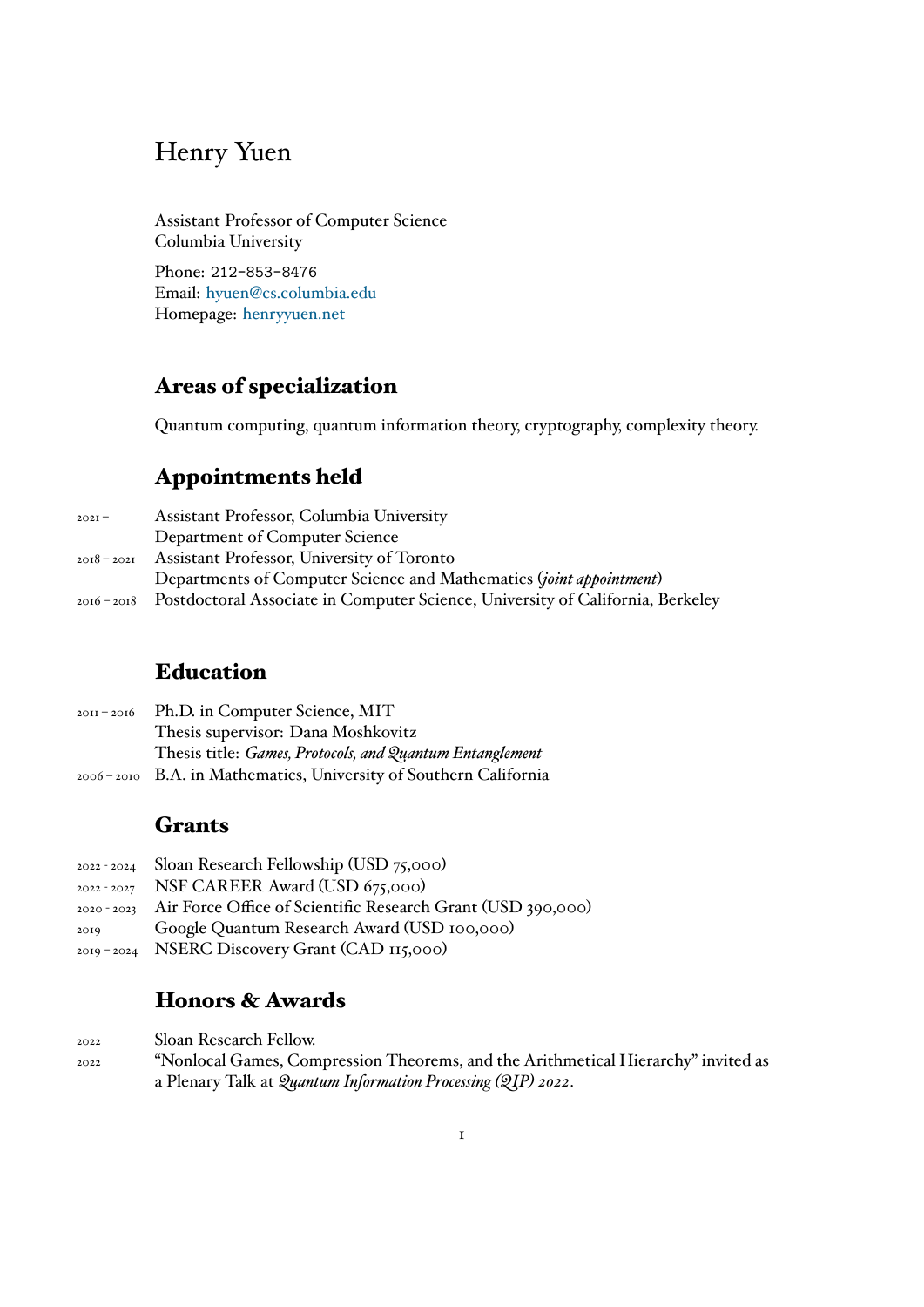2020 Simons-Berkeley Research Fellowship.

- <sup>2017</sup> "Multiplayer parallel repetition for expander games" designated Invited Talk at *Innovations in Theoretical Computer Science (ITCS) 2017*.
- <sup>2016</sup> "Anchoring games for parallel repetition" invited as a Plenary Talk at *Quantum Information Processing (QIP) 2016*.
- 2015 2017 Simons Graduate Fellowship for Theoretical Computer Science
- 2012 2015 NSF Graduate Fellowship
- 2011 MIT Presidential Fellowship

### **Publications**

#### **Preprints**

2021 Cryptography from Pseudorandom Quantum States. Prabhanjan Ananth, Luowen Qian, Henry Yuen. *Available at https://arxiv.org/abs/2112.10020*

> Quantum search-to-decision reductions and the state synthesis problem. Sandy Irani, Anand Natarajan, Chinmay Nirkhe, Sujit Rao, Henry Yuen. Presented at *[Quantum Information Processing \(QIP\) 20](https://arxiv.org/abs/2112.10020)22*. *Available at https://arxiv.org/abs/2111.02999*

2020 Rigidity of superdense coding. Ashwin Na[yak, Henry Yuen.](https://arxiv.org/abs/2111.02999) Submitted. *Available at https://arxiv.org/abs/2012.01672*

> $MIP^* = RE$ . Zhengfeng [Ji, Anand Natarajan, Thomas Vidick, Joh](https://arxiv.org/abs/2012.01672)n Wright, Henry Yuen. Submitted to *Annals of Mathematics*. *Available at https://arxiv.org/abs/2001.04383*

#### **Confere[nce proceedings](https://arxiv.org/abs/2001.04383)**

2022 Interactive proofs for synthesizing quantum states and unitaries. Gregory Rosenthal, Henry Yuen. In proceedings of *Innovations of Theoretical Computer Science (ITCS) 2022*. Presented at *Quantum Information Processing (QIP) 2022*. *Available at https://arxiv.org/abs/2108.07192*

> Quantum Garbled Circuits. Zvika Brakerski, Henry Yuen. In proceedings of *[Symposium on Theory of Computation](https://arxiv.org/abs/2108.07192) (STOC) 2022*. Presented at *Quantum Information Processing (QIP) 2021*.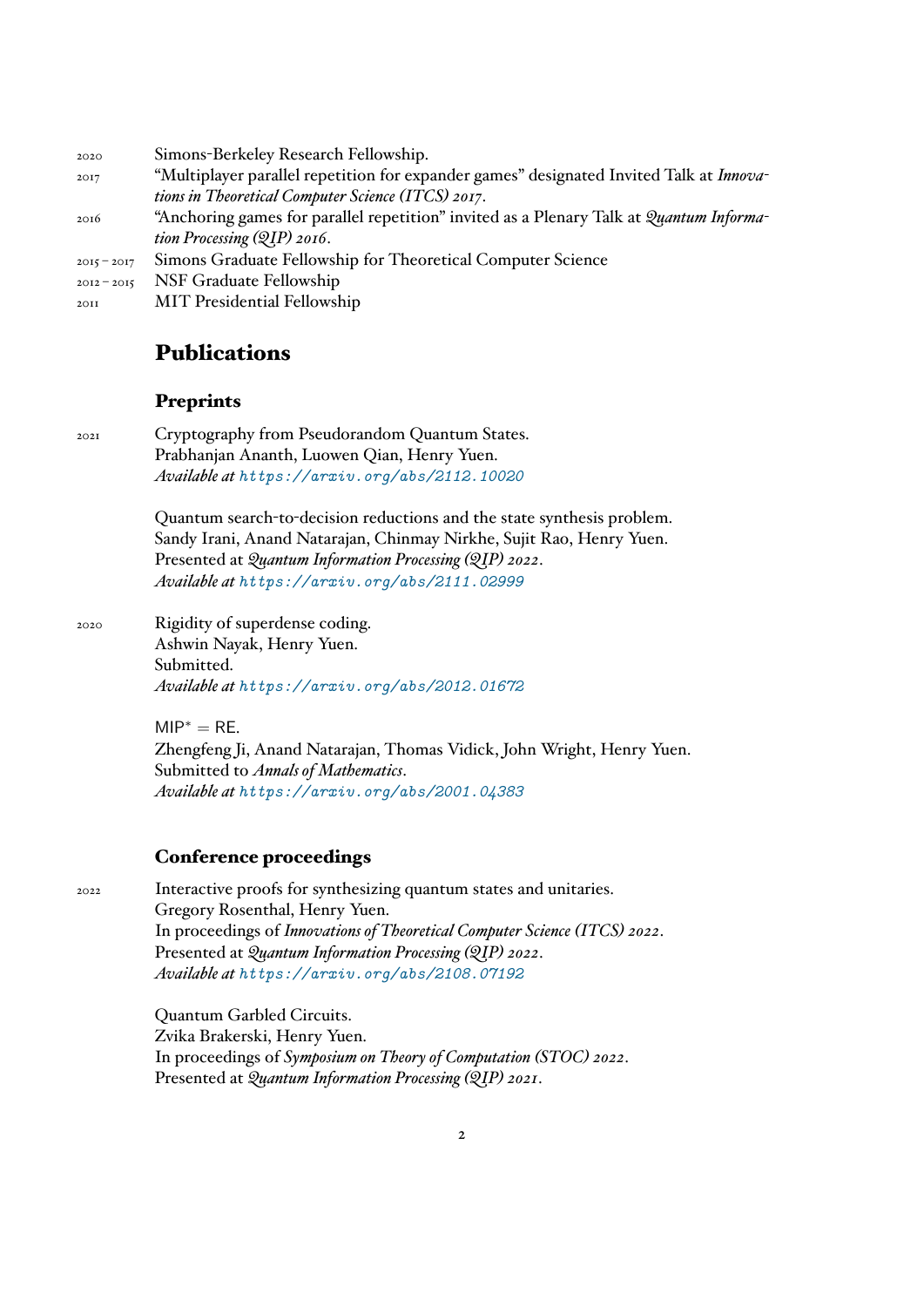*Available at https://arxiv.org/abs/2006.01085*

Nonlocal Games, Compression Theorems, and the Arithmetical Hierarchy. Hamoon Mousavi, Seyed Sajjad Nezhadi, Henry Yuen. In proceedings of *[Symposium on Theory of Computation](https://arxiv.org/abs/2006.01085) (STOC) 2022*. Presented at *Quantum Information Processing (QIP) 2022* as a **Plenary talk**. *Available at https://arxiv.org/abs/2110.04651*

- 2021 Quantum soundness of testing tensor codes. Zhengfeng Ji, Anand Natarajan, Thomas Vidick, John Wright, Henry Yuen. In proceedings of *[Foundations of Computer Science \(FO](https://arxiv.org/abs/2110.04651)CS) 2021*. *Available at https://arxiv.org/abs/2111.08131*
- <sup>2020</sup> On the complexity of zero gap MIP*<sup>∗</sup>* . Hamoon M[ousavi, Seyed Sajjad Nezhadi, Henry Yue](https://arxiv.org/abs/2111.08131)n. Presented at *TQC 2020*. In proceedings of *Int'l Coll. on Automata, Languages, and Programming (ICALP) 2020*.
- 2019 Perfect zero knowledge for quantum multiprover interactive proofs. Alex B. Grilo, William Slofstra, Henry Yuen. Presented at *QCRYPT 2019*. Presented at *Quantum Information Processing (QIP) 2020*. In proceedings of *Foundations of Computer Science (FOCS) 2019.*

Good approximate quantum LDPC codes from spacetime circuit Hamiltonians. Thomas C. Bohdanowicz, Elizabeth Crosson, Chinmay Nirkhe, Henry Yuen. Presented at *Quantum Information Processing (QIP) 2019*. In proceedings of *Symposium on Theory of Computing (STOC) 2019*.

Quantum proof systems for iterated exponential time, and beyond. Joseph Fitzsimons, Zhengfeng Ji, Thomas Vidick, Henry Yuen. Presented at *Quantum Information Processing (QIP) 2019*. In proceedings of *Symposium on Theory of Computing (STOC) 2019*.

2018 Approximate low-weight check codes and circuit lower bounds for noisy ground states. Chinmay Nirkhe, Umesh Vazirani, Henry Yuen. In proceedings of *Int'l Coll. on Automata, Languages, and Programming (ICALP) 2018*. pp. 91:1-11. Presented at *TQC 2018*.

> Noise-tolerant testing of high entanglement of formation Rotem Arnon-Friedman, Henry Yuen. In proceedings of *Int'l Coll. on Automata, Languages, and Programming (ICALP) 2018*. pp. 11:1-12.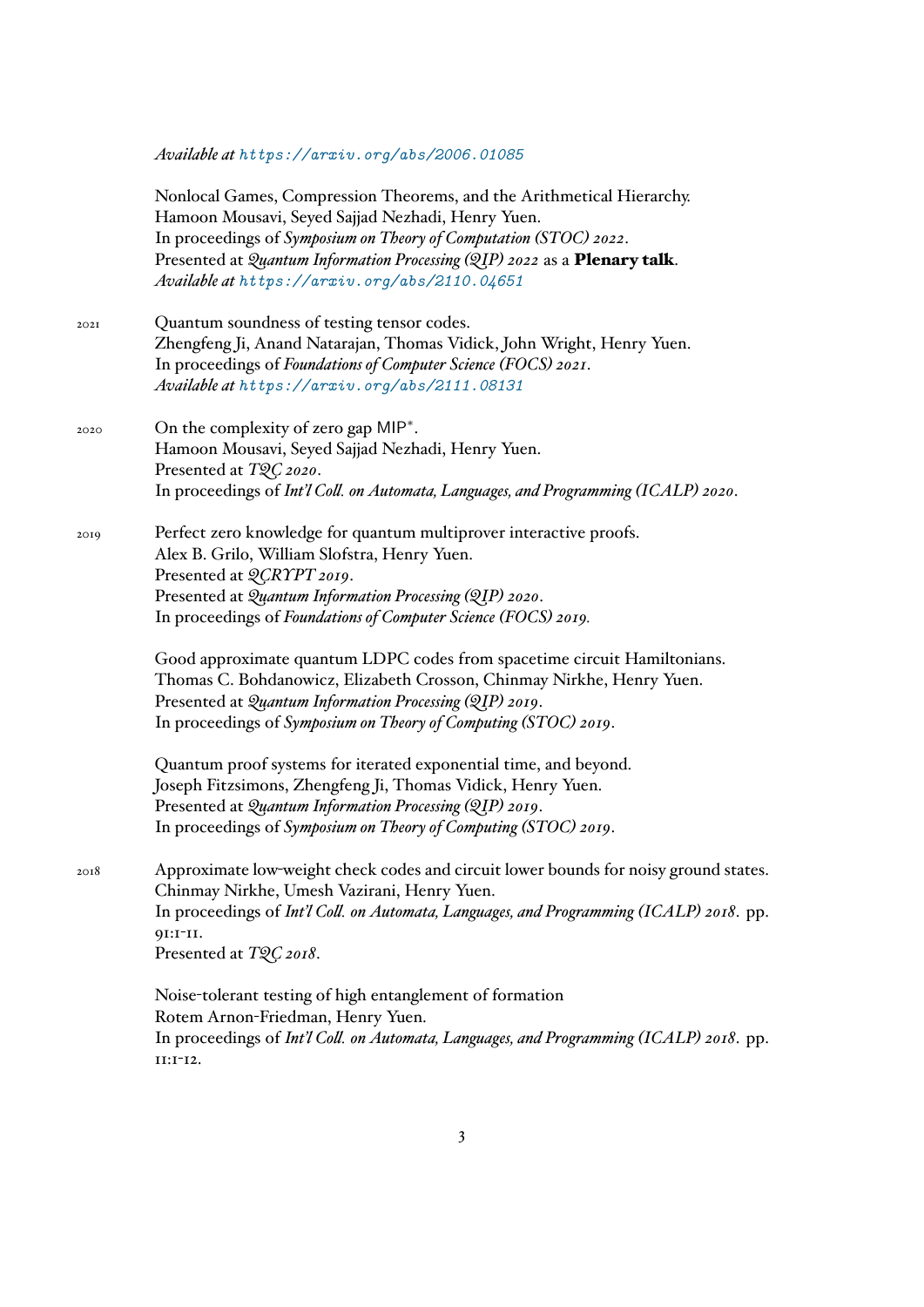| 2017 | New security notions and feasibility results for authentication of quantum data<br>Sumegha Garg, Henry Yuen, and Mark Zhandry.<br>In proceedings of Annual International Cryptology Conference (CRYPTO) 2017, pp. 342-<br>371. Presented at <i>QCrypt 2016</i> . |
|------|------------------------------------------------------------------------------------------------------------------------------------------------------------------------------------------------------------------------------------------------------------------|
|      | Anchoring games for parallel repetition<br>Mohammad Bavarian, Thomas Vidick, and Henry Yuen.<br>In proceedings of Symposium on Theory of Computing (STOC) 2017, pp. 303-316.<br>Presented as a Plenary Talk at Quantum Information Processing (QIP) 2016.        |
|      | Multiplayer parallel repetition for expander games<br>Irit Dinur, Prahladh Harsha, Rakesh Venkat, and Henry Yuen.<br>In proceedings of Innovations in Theoretical Computer Science (ITCS) 2017, pp. 37:1-37:16.<br>Presented as Invited Talk at ITCS 2017.       |
|      | Parallel repetition via fortification: analytic view and the quantum case<br>Mohammad Bavarian, Thomas Vidick, and Henry Yuen.<br>In proceedings of Innovations in Theoretical Computer Science (ITCS) 2017, pp. 22:1-22:33.<br>Presented at TQC 2016.           |
| 2016 | A parallel repetition theorem for all entangled games<br>Henry Yuen.<br>In proceedings of Int'l Coll. on Automata, Languages, and Programming (ICALP) 2016, pp.<br>77:177:13.<br>Presented at Quantum Information Processing (QIP) 2017.                         |
|      | A No-Go Theorem for Derandomized Parallel Repetition: Beyond Feige-Kilian<br>Dana Moshkovitz, Govind Ramnarayan, and Henry Yuen<br>In proceedings of APPROX-RANDOM 2016, pp. 43:3-42:29.                                                                         |
|      | On the sum-of-squares degree of symmetric quadratic functions<br>Troy Lee, Anupam Prakash, Ronald de Wolf, and Henry Yuen.<br>In proceedings of Computational Complexity Conference (CCC) 2016, pp. 17:1-17:31.                                                  |
| 2015 | Parallel repetition for entangled $k$ -player games via fast quantum search<br>Kai-min Chung, Xiaodi Wu and Henry Yuen.<br>In proceedings of Computational Complexity Conference (CCC) 2015, pp. 512-536                                                         |
| 20I4 | Infinite Randomness Expansion and Amplification with a Constant Number of Devices<br>Matthew Coudron and Henry Yuen.<br>In proceedings of Symposium on Theory of Computing (STOC) 2014, pp. 427-436.<br>Presented at Quantum Information Processing (QIP) 2014   |
| 2013 | Robust Randomness Amplifiers: Upper and Lower Bounds<br>Matthew Coudron, Thomas Vidick, and Henry Yuen.                                                                                                                                                          |

4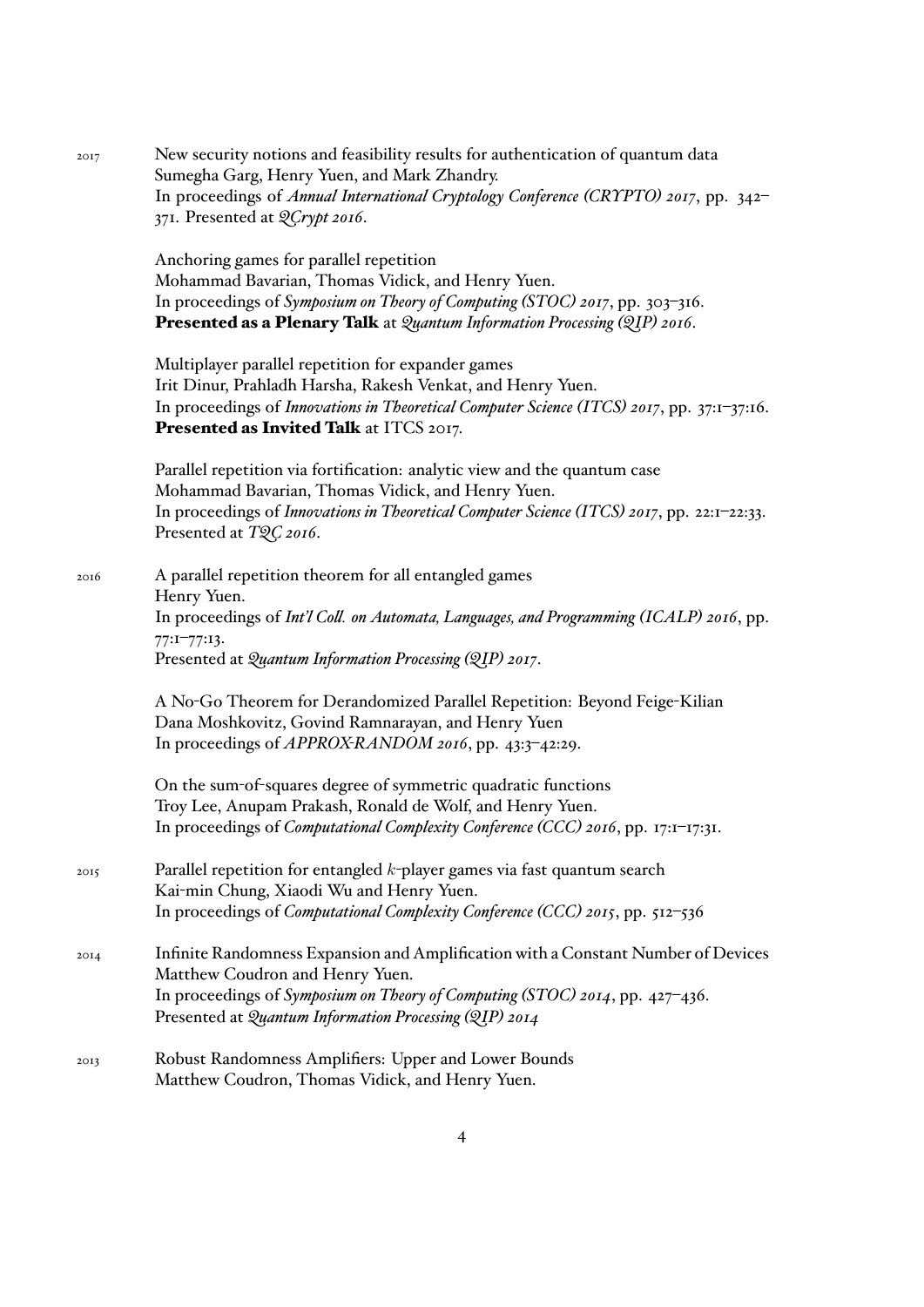In proceedings of *APPROX-RANDOM 2013*, pp. 468–483.

2012 Continuous Time Channels with Interference Ioana Ivan, Michael Mitzenmacher, Justin Thaler, and Henry Yuen. In proceedings of *International Symposium on Information Theory (ISIT) 2012*, pp. 860-864

#### **Journal articles**

| 202I | Anchored parallel repetition for nonlocal games.                                    |
|------|-------------------------------------------------------------------------------------|
|      | Mohammad Bavarian, Thomas Vidick, and Henry Yuen.                                   |
|      | To appear in SIAM fournal on Computing.                                             |
| 2020 | Exploring entanglement and optimization within the Hamiltonian Variational Ansatz.  |
|      | Roeland Wiersema, Cunlu Zhou, Yvette de Sereville, Juan Felipe Carrasquilla, Yong   |
|      | Baek Kim, Henry Yuen.                                                               |
|      | In Physical Review X Quantum Vol. 1, Iss. 2.                                        |
|      | Available at https://arxiv.org/abs/2008.02941                                       |
| 2016 | Rescuing Complementarity With Little Drama.                                         |
|      | Ning Bao, Adam Bouland, Aidan Chatwin-Davies, Jason Pollack, and Henry Yuen.        |
|      | In <i>fournal of High Energy Physics (fHEP)</i> , 2016:26.                          |
| 20I4 | A quantum lower bound for distinguishing random functions from random permuta-      |
|      | tions.                                                                              |
|      | Henry Yuen.                                                                         |
|      | In <i>Quantum Information and Computation</i> , $I_4$ ( $9$ <sup>-IO</sup> ), 2014. |
| 2010 | DNA Sequencing via Data Mining and Quantum Mechanics.                               |
|      | Henry Yuen, Fuyuki Shimojo, Kevin Zhang, Aiichiro Nakano, Kenichi Nomura, Priya     |
|      | Vashishta.                                                                          |
|      | In International Journal of Computational Science, Vol. 4, No. 4, 2010.             |

#### **Manuscripts**

2020 Quantum soundness of the classical low-individual degree test. Zhengfeng Ji, Anand Natarajan, Thomas Vidick, John Wright, Henry Yuen. *Available at https://arxiv.org/abs/2009.12982*

> Quantum statistical query learning. Srinivasan [Arunachalam, Alex B. Grilo, Henry Yuen](https://arxiv.org/abs/2009.12982). Manuscript. *Availabile at https://arxiv.org/abs/2002.08240*

2016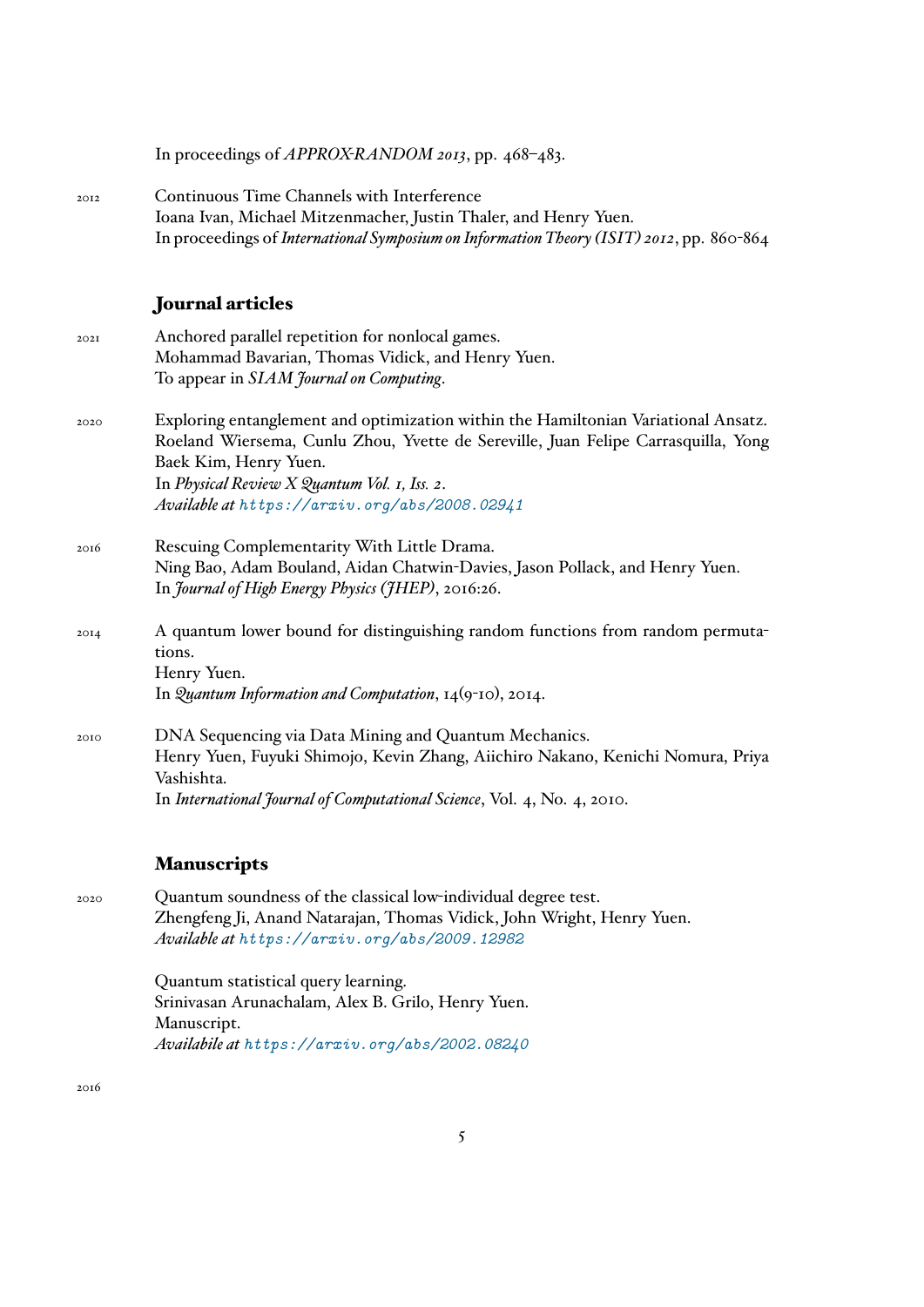Raz-McKenzie simulation with the inner product gadget. Xiaodi Wu, Penghui Yao, Henry Yuen. *Electronic Colloquium on Computational Complexity Technical Report 17-010.*

A simple proof of Renner's exponential de Finetti theorem. Thomas Vidick, Henry Yuen. *Available at https://arxiv.org/abs/1608.04814*

### **Talks**

2022 *Cryptography from Pseudorandom Quantum States.* Illinois Quantum Information Seminar.

2021 *Noncommutative Property Testing.* Simons Workshop on High-Dimensional Expanders. Oberwolfach Complexity Workshop. University of Delaware Quantum Information Seminar.

> *Interactive Proofs for Synthesizing Quantum States and Unitaries.* Quantum Wave Reunion Workshop, Simons Institute.

*Einstein meets Turing: the computability of nonlocal games.* (Keynote talk) Computability in Europe Conference.

*Products of games.* American Institute of Mathematics, Nonlocal Games Workshop.

*The role of proofs in*  $MIP^* = RE$ *.* Quantum Information for Mathematics, Economics, and Statistics Workshop. Simons Quantum Colloquium.

*Low-Degree Testing in the Noncommutative Setting.* Global Noncommutative Geometry Seminar.

*Quantum Garbled Circuits.* QuSoft seminar (CWI). Ben-Gurion University Computer Science Seminar. UC Berkeley Crypto Seminar.

*A Tale of Turing Machines, Quantum-Entangled Particles, and Operator Algebras.* USC CS Theory Lunch. Canada Quantum Days Keynote.

2020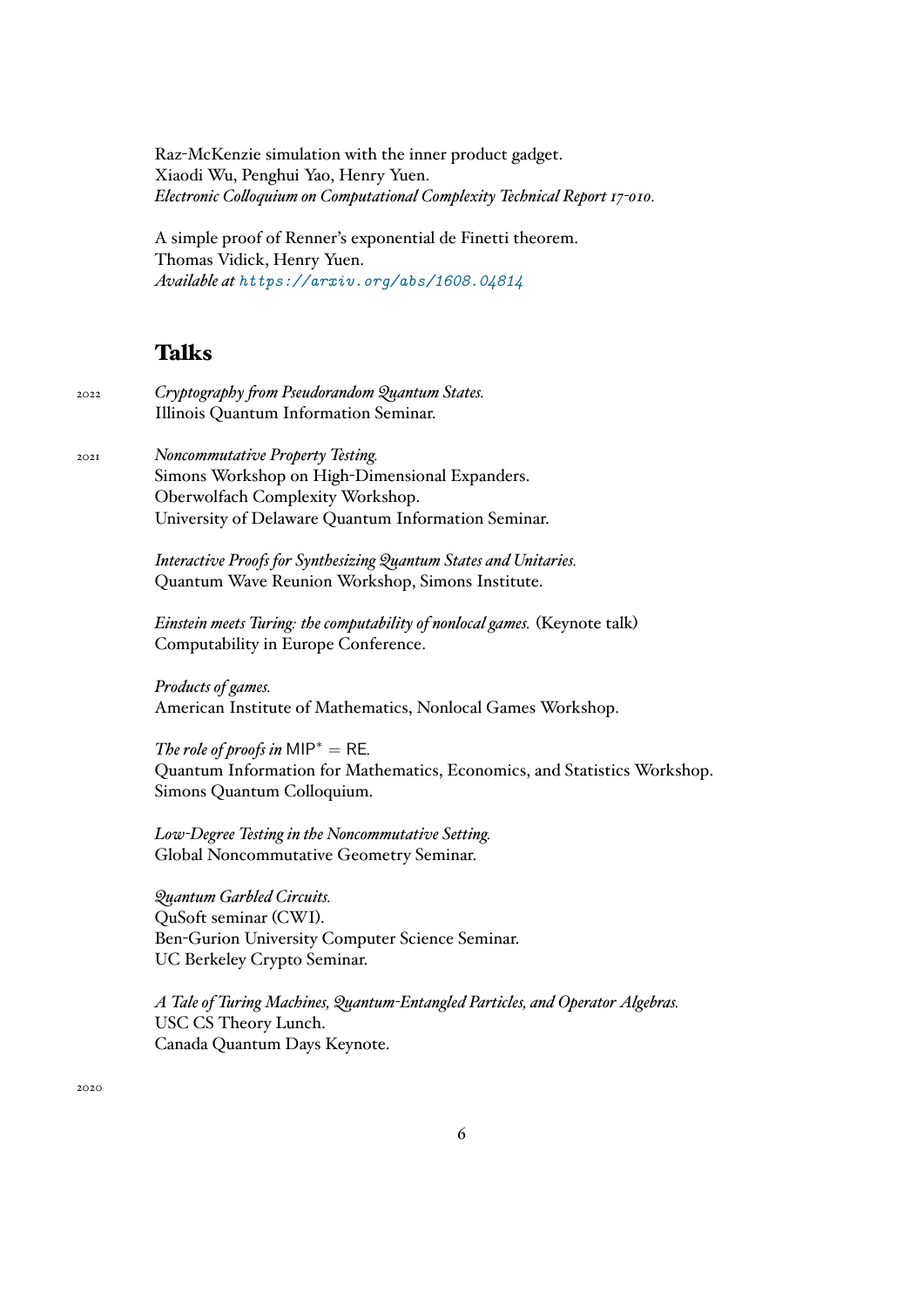*A Tale of Turing Machines, Quantum-Entangled Particles, and Operator Algebras.* Richard M. Karp Distinguished Lecture. University of Toronto Computer Science Distinguished Lecture Series. Machine Learning in Science and Engineering (organized by Columbia Data Science Institute).

*Quantum entanglement through the computational lens* University of Washington. Columbia University.

*MIP<sup>∗</sup> = RE* Canadian Operator Symposium. Perimeter Institute Seminar. University of Ottawa CRM Distinguished Speaker Colloquium. UT Austin Groups & Dynamics seminar. TCS+ (online). Institute for Advanced Study (Princeton, New Jersey). Fields Institute Set Theory Seminar (Toronto, Canada).

*Multiprover protocols* Quantum Wave Bootcamp workshop (Berkeley, California).

*Perfect zero knowledge for quantum multiprover interactive proofs* Quantum Information Processing 2020 conference (Shenzhen, China).

2019 *Connes' Embedding Problem through the lens of complexity theory* QLA meets QIT workshop at Purdue University (West Lafayette, Indiana). University of Waterloo Pure Math Colloquium (Waterloo, Ontario).

> *Perfect zero knowledge for quantum multiprover interactive proofs* MIT Cryptography and Information Seminar (Cambridge, Massachusetts).

*Quantum proof systems for iterated exponential time, and beyond* BIRS Workshop on the Many Faceted Connes Embedding Problem (Banff, Alberta). Symposium on Theory of Computing (STOC) 2019 conference (Phoenix, Arizona). Quantum Information Processing (QIP) 2019 conference (Boulder, Colorado).

*Circuit Hamiltonians, Hamiltonian complexity, and approximate error correction.* Perimeter Institute Quantum Information Seminar (Waterloo, Ontario).

2018 *Quantum proof systems for iterated exponential time, and beyond* Theoretical Computer Science seminar, University of Texas, Austin. Institute for Quantum Computing Colloqiuium, University of Waterloo. QuICS seminar, University of Maryland.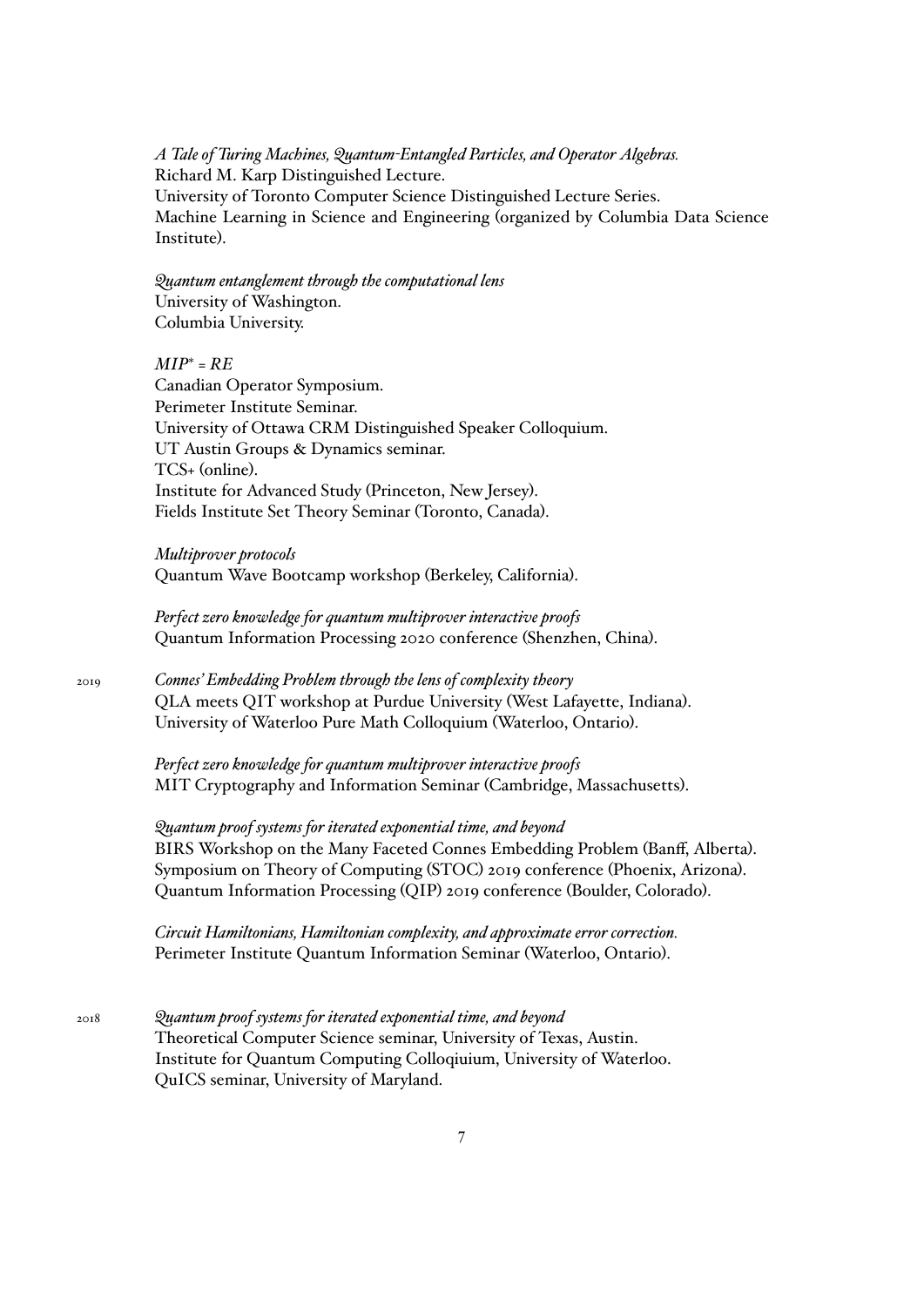*Quantum Computing: Our Journey So Far* Trinity College, University of Toronto.

*Noise-tolerant testing of high entanglement of formation* International Colloquium on Automata, Languages, and Programming (ICALP) 2018 (Prague, Czech Republic).

*Approximate low-weight check codes and circuit lower bounds for noisy ground states.* International Colloquium on Automata, Languages, and Programming (ICALP) 2018 conference (Prague, Czech Republic).

Workshop on Quantum Algorithms and Complexity Theory, Center for Quantum Technologies, Singapore.

2017 *Noise-tolerant testing of high-dimensional entanglement.*

Invited speaker to Asian Quantum Information Science (AQIS) 2017 conference (Singapore)

Centre for Quantum Information and Control (CQIQC) seminar (Toronto, Canada)

*Parallel repetition for entangled games.* Innovations in Theoretical Computer Science (ITCS) 2017 conference (Berkeley, CA) Symposium on Theory of Computing (STOC) 2017 conference (Montreal, Canada)

2016 *Quantum parallel repetition with polynomial decay.* Joint Center for Quantum Information and Computer Science (College Park, Maryland) ICALP conference (Rome, Italy) Quantum Information Processing (QIP) 2017 conference (Seattle, WA)

> *Anchoring games for parallel repetition.* Caltech IQIM seminar (Pasadena, CA) Quantum Information Processing (QIP) 2016 conference (Banff, Canada) Hebrew University Quantum seminar (Jerusalem, Israel) Weizmann Institute of Science (Rehovot, Israel) NYU Theory Seminar (New York, NY)

2015 *Parallel repetition for entangled free games.* MIT Algorithms and Complexity Seminar (Cambridge, MA) Simons Institute Workshop on Information Theory in Complexity and Combinatorics (Berkeley, CA) CWI Seminar (Amsterdam, Netherlands) Computational Complexity Conference 2015 (Portland, OR) Caltech IQIM Group Meeting (Pasadena, CA).

*Infinite randomness expansion.*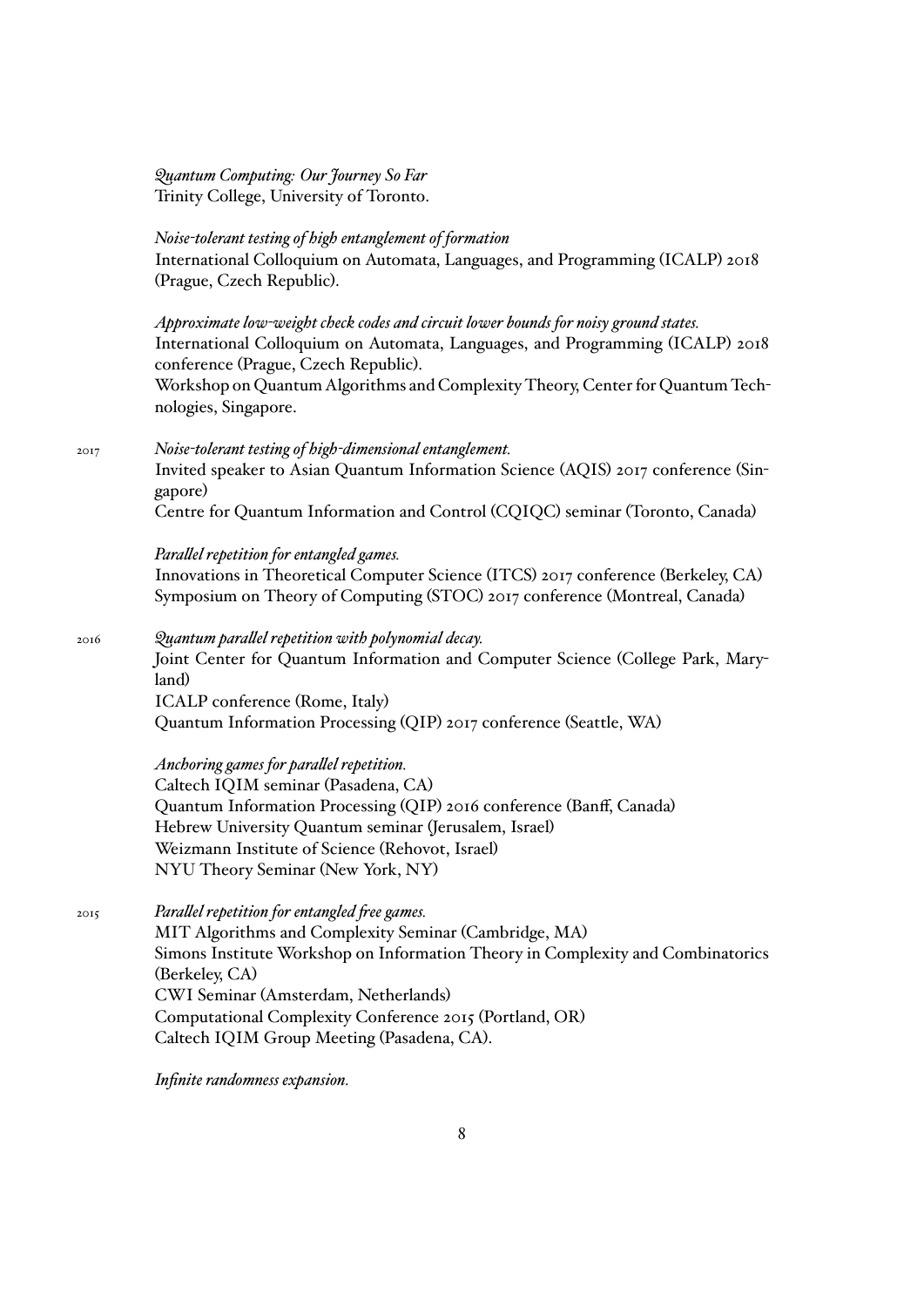Princeton CS Theory Group Meeting (Princeton, NJ) Foundations of Randomness Workshop (Stellenbosch Institute of Advanced Study, Stellenbosch, South Africa)

2014 *Infinite randomness expansion.* Simons Institute Quantum Gathering seminar, Simons Institute Quantum Games Workshop (Berkeley, CA) Symposium on the Theory of Computing (STOC) 2014 conference (New York, NY) CWI Seminar (Amsterdam, Netherlands) MIT Quantum Computing Group Meeting (Cambridge, MA).

# **Advising**

Postdoc Cunlu Zhou (2019 - 2021. Now postdoctoral fellow at University of New Mexico).

- PhD Hamoon Mousavi (CS, Columbia University) Gregory Rosenthal (CS, University of Toronto, *co-advised with Ben Rossman*). Adrian She (Math, University of Toronto, *co-advised with Toni Pitassi*). Arthur Mehta (Ph.D. Math 2021, University of Toronto. Now postdoctoral fellow at University of Ottawa)
- Undergrad Yulong Li (Summer 2021) Smik Patel (Summer 2020) Hugh Goatcher (Summer 2020) David Cui (2019) Sajjad Nezhadi (2019) Yvette De Sereville (Fall 2019)

# **Teaching**

| Spring $2022$ | COMS 6998 Frontiers of Quantum Complexity and Cryptography                                                                                     |
|---------------|------------------------------------------------------------------------------------------------------------------------------------------------|
| Spring 2021   | COMS 4281 Introduction to Quantum Computing (Undergraduate and Graduate)<br>11th BIU Winter School on Cryptography (February 14 - February 17) |
| Fall 2020     | CSC2429/MAT1752 Advanced Topics in Quantum Information Theory (Graduate)                                                                       |
| Fall 2019     | MAT344 Introduction to Combinatorics (Undergraduate)<br>CSC2451/MAT1751 Quantum Computing: Foundations to Frontier (Graduate)                  |
|               | Winter 2019 MAT344 Introduction to Combinatorics (Undergraduate)                                                                               |
|               |                                                                                                                                                |

Fall 2018